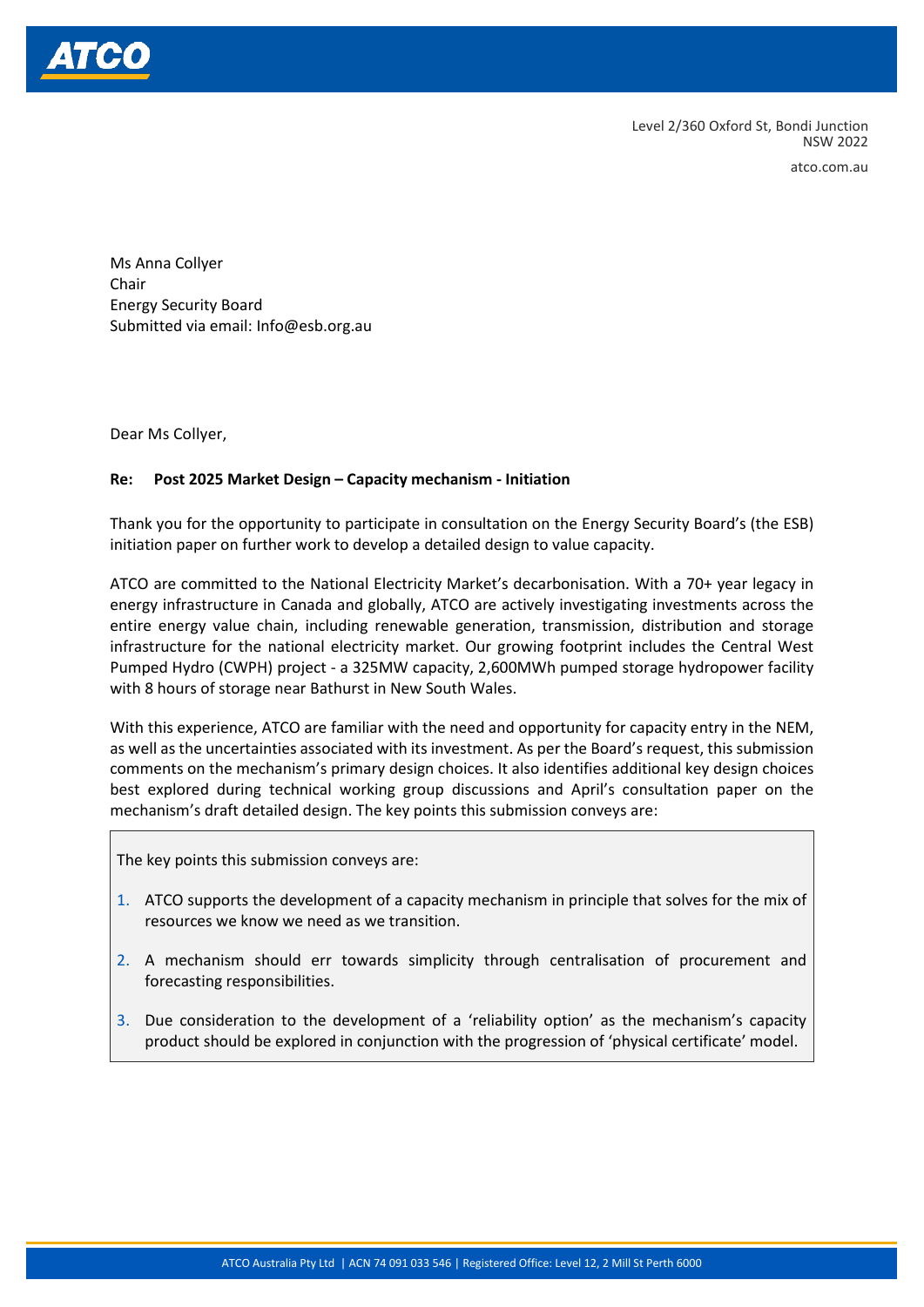## **1. View on capacity mechanism need and rationale**

AEMO's 2022 Draft ISP forecasts a need for 45GW of new storage.<sup>[1](#page-1-0)</sup> At least 7GW of this will be medium storage, of which AEMO has declared "the most pressing utility-scale need in the next decade."<sup>[2](#page-1-1)</sup> As a long term investor and owner of energy infrastructure, ATCO is progressing with the development of these storage solutions, unlocking deeper VRE penetrations and a least-cost transition for consumers.

Meanwhile, these flexible, dispatchable, longer duration storage assets are often more difficult to design, develop, finance and operate. Contributing to this isthat the regulatory frameworks and power system conditions that effectively value them, while anticipated, are yet to emerge. Concerns explored by the ESB impeding capacity build are material, namely the "falling cost of new technologies, uncertainty around generator closure dates, demand uncertainty and a lack of counterparties to underwrite long-term investments."<sup>[3](#page-1-2)</sup> This means to meet the ISP's forecasts, the NEM needs participants who are equipped to take long-term views on the opportunities in Australia's clean energy future.

For these reasons, ATCO supports the further development of a capacity mechanism in principle. This qualified support is contingent on the Energy Security Board presenting a compelling case that the design choices adopted in the final design deliver net benefits to the market and consumers by bringing forward the right type of capacity build, which otherwise would have entered late or not at all.

We are supportive of the ESB's intent to develop a 'base case' to represent the best alternative to introducing a capacity mechanism, and the stated willingness to readily prosecute and refine the case for change over the course of subsequent consultations. This is important to ensure that objective of the mechanism remains targeted and supplementary to the existing energy-only market, reflective of the system need as represented by real-time signals, and is advanced in the context of broader transformations underway across other segments of the energy supply chain.

Australia's energy market and regulatory frameworks should support the mix of resources we know we will need as we transition, and move us firmly forward towards decarbonisation and our future energy economy.

## **2. Choices regarding centralisation**

ATCO consider a centralised approach to procurement and forecasting of capacity to be most likely to facilitate timely entry, where the remit for procurement and forecasting by a central buyer is targeted, transparent, and responsive to the increasing flexibility of emerging retailer portfolio positions.

A targeted centralised option – complemented by design choices that ameliorate impacts of market power concentration and consumer captivity issues – should be explored further by the ESB as a preferential option.

Choices regarding centralisation typically reflect a trade-off between implementing a simple mechanism that minimises regulatory burden and compliance obligations, in favour of allocating risks to those best placed to manage them. ATCO acknowledge the ongoing refinement of the problem statement guiding this work, but note the existing stated intent is to "close the gap between investor incentives and the risk appetite of governments by valuing capacity."[4](#page-1-3) ATCO consider this to be most effectively achieved through the certainty afforded by a centralised procurement and forecasting model, while risks of over procurement and the implications for innovation and competition of curating a more captive consumer and retail market can be managed with subsequent design choices. These may include consultation and transparency obligations regarding a central body's procurement and

- <span id="page-1-2"></span><span id="page-1-1"></span><sup>2</sup> Ibid.
- <sup>3</sup> Capacity Mechanism Initiation Paper, Energy Security Board, 2021
- <span id="page-1-3"></span> $4$  Ibid.

<span id="page-1-0"></span><sup>1</sup> 2022 Draft Integrated Systems Plan, AEMO, 2021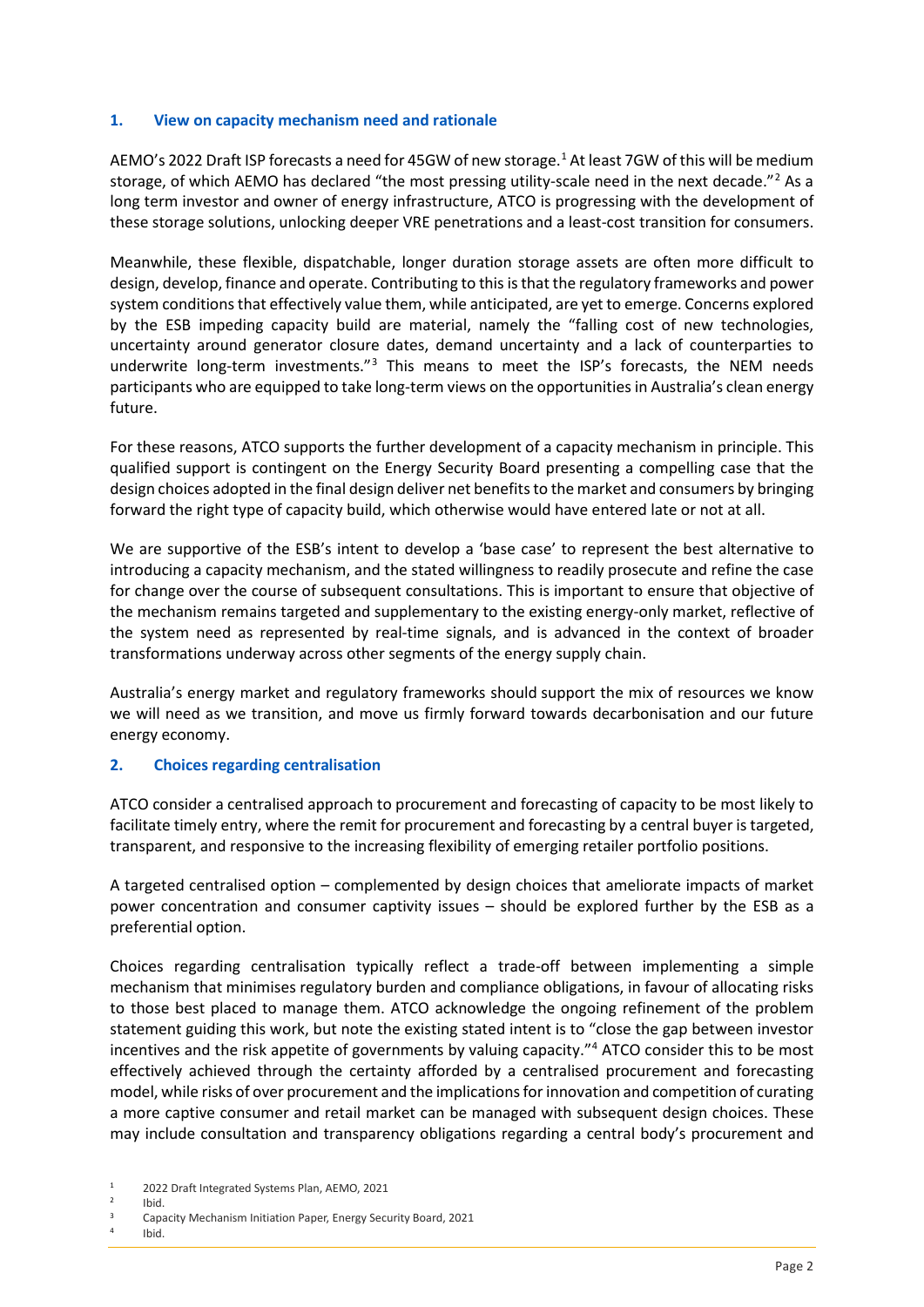shortfall identification forecasts, annual updates to retailer cost allocations and ex-post settlement arrangements that recognise non-scheduled demand response capability in retailer portfolios.

ATCO do not support a decentralised approach, as advanced previously under the Retailer Reliability Obligation. The decentralised approach provides little impact in either incentivising capacity or preventing further jurisdictional intervention, while adding additional complexity for participants already managing their obligations in the energy-only market.

ATCO note a benefit central buyer model is conducive to longer-dated reverse auctions, as explored by the ESB in its Post 202[5](#page-2-0) work, and recommend this optionality be considered further.<sup>5</sup> This is an effective means to facilitate longer-term certainty capacity entry that is otherwise difficult to build on the basis of short-horizon offtake contracts. As is made in other markets to facilitate revenue certainty, arrangements can be implemented for prospective projects to 'book' capacity to be cleared in future auctions, which can be complemented by penalties for non-delivery.

## **Choice regarding the type of capacity 'product'**

ATCO consider the ESB should give due regard to the type of capacity product that underpins the capacity mechanism development in the April detailed design paper. At the very least, the ESB should explore the feasibility and applicability of reliability options, or physical caps accredited to eligible generators, as a preferential model. Despite a lesser focus of the consultation process to date compared to the physical certificate model, its likelihood to better and more simply reflect the need for firmness as signalled by the spot price merits further examination.

In putting forward this position, ATCO note the preference of Energy Ministers for "a capacity mechanism…[to create] a second marketplace for availability... [putting] a value on generators being available during periods where demand could exceed supply."[6](#page-2-1)

In further developing the type of capacity product the ESB should consider:

• **The best way to incentivise the right mix of resources without a complex set burdensome arrangements**. ATCO is concerned a physical certificate model will fail to signal for the right mix of resources without a complex set burdensome arrangements. The default model for 'physicalness'[7](#page-2-2) progressed by the ESB through the Post 2025 project and this initiation paper is based on physical certificates, which largely reflect a purchase of capacity as MWs. ATCO note however an important distinction between the procurement and payment of capacity with the expectation that it may be available, compared to the valuing capacity for its availability in addition to its spot revenue. To its credit, the ESB have sought to manufacture availability constraints on the physical certificate model, including accreditation methods for capacity providers, defining certificates as eligible only in select reliability 'at risk periods', and ex post compliance and penalty arrangements for generators that do not dispatch according to the certificate allocations. There is a risk the repeated addition of these arrangements only to replicate the availability signals of the spot market may add costs and burdens to participants with diminishing benefits to consumers.

<sup>5</sup> Post 2025 market design final advice to energy ministers Part C, ESB, 2021

<span id="page-2-2"></span><span id="page-2-1"></span><span id="page-2-0"></span><sup>6</sup> Capacity Mechanism Initiation Paper, Energy Security Board, 2021

<sup>&</sup>lt;sup>7</sup> An intent to establish a link between physical plant and the derivative products bought and sold in contract markets.